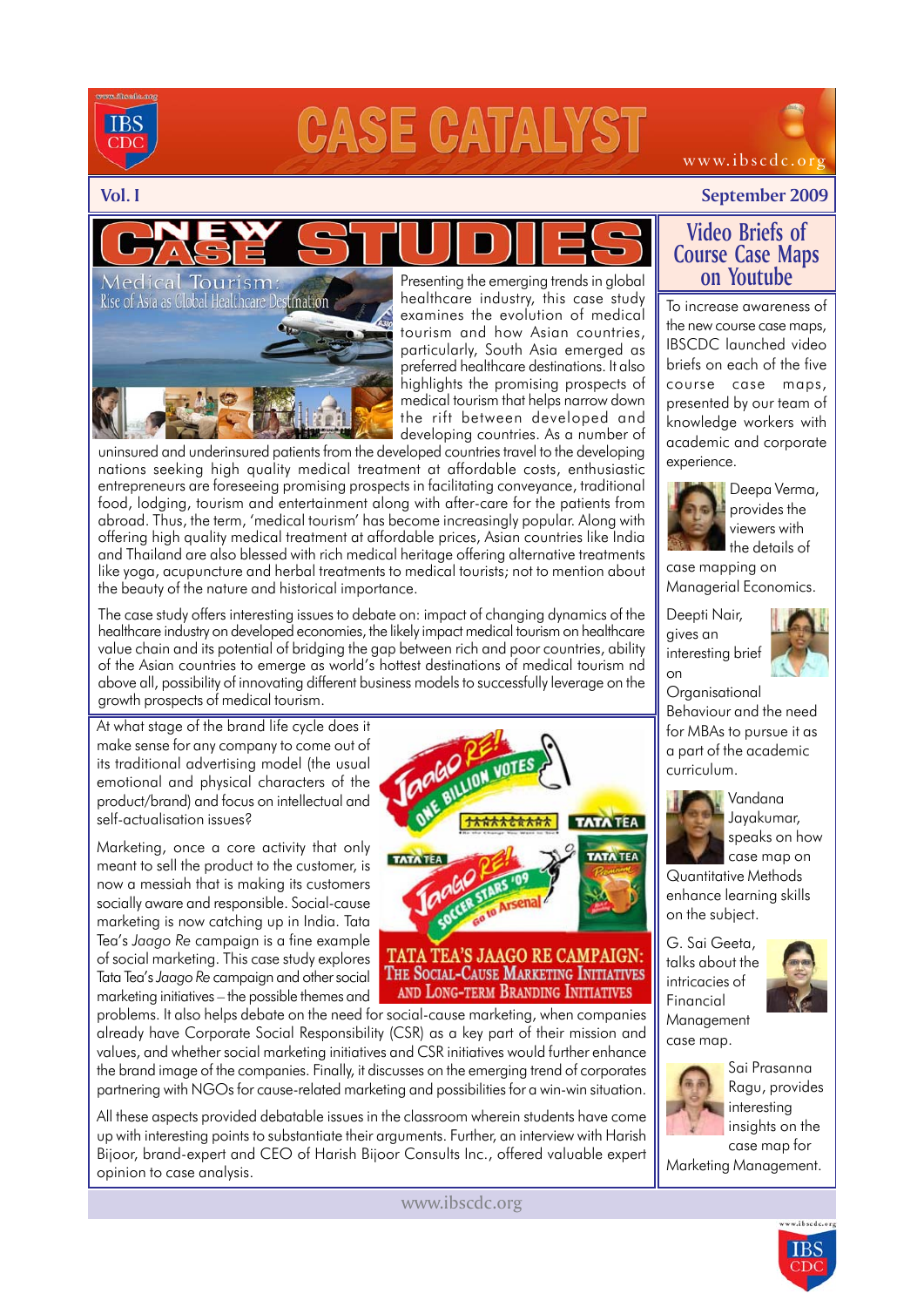

### ENGAGING THE INDIA INC: **TOUNG BRIGADE LEADS**

Do young executives have the right experience and exposure to take up the job of a CEO at that age? What happens when one becomes CEO at the age of 40s/50s?

With an overview on the evolution of executive career in Indian corporate world, this case study presents an elaborate view of the new age Indian CEOs and how the role of a CEO has changed over the years, more so as the fast changing business environment is becoming less and less predictable. It also explores debating issues – how and why are organisations looking at relatively younger

people to takeover at the helm and the larger societal issues arising out of the trend of younger CEOs running the show. But, don't grey hair and experience count any longer?

It is one of the interesting case studies that pulled student's attention to many issues that are under debate among research scholars and industry experts. While the challenging times demand a broader experience for a CEO, age and tenure of corporate leaders began to shrink dramatically. Thereby, we are left with the question – Does age has little to do with success and leadership?

Can a business model that operates on usergenerated content and new forms of communication – for millions of people to interact and entertain – become a commercial success? In what ways can such companies turn their services into hard cash?

In the backdrop of evolution and growth of Web 2.0 technologies, this case study delves into the growing presence of microblogging

and successful strategies of the pioneer, Twitter. While elaborating on how Twitter operates, the case study debates on whether Twitter services can go beyond entertaining its users to provide more useful applications and helps identify significant sources of revenue for longterm growth and sustainability. It also highlights growing competition and acquisition threat from established players like Google, Facebook and MySpace.

Students found the case study very interesting as many of them already Twitter with friends and other groups. Additionally, students also observed that apart from microblogging, Twitter gained significant presence in the global corporate arena. Therefore, it is not unusual to find 'Follow Me on Twitter' on many of the corporate websites.



With growing competition in the global retail arena, established players try to win greater market share by introducing new formats. This case study highlights format wars between the two global retail giants Tesco and Wal-Mart. Tesco became highly successful in its 12 international markets with a multiple format approach and penetrated into US markets as well with a unique new convenience store format 'Fresh & Easy' after an in-depth market research. In response to competitive threat from Tesco, Wal-Mart, world's leading retail giant, decided to replicate

similar formats, which it had never done in its history. Should Wal-Mart follow the footprints of Tesco and bring changes to its existing business model? What would be the impact of competing on similar format with no clear differentiation? Can Wal-Mart win against Tesco or will it remain an operating clone? On the other side, has Tesco gained a first-mover advantage in the new format to be able to sustain and succeed against the stiff competition from a formidable competitor? Will Tesco's format war work in the wake of the current economic crisis?

**EFFECTIVE EXECUTIVE INTERVIEW** on Social Cause **Marketing** 



An interview with Harish Bijoor, brand-expert and CEO of Harish Bijoor Consults Inc.

In this interview, beginning with his stint with working for Tea and Coffee brands, Bijoor provides valuable insights into intricacies of a brand, how service dimension adds value to a brand, the need and importance of social-cause marketing and how social marketing can be an effective tool in influencing customers' buying behaviour. He also shares his views on Tata Tea *Jaago re* campaign, its implications on Tata Tea's sales and brand image, and above all sustainability of such initiatives, particularly in Indian markets.



## **Site's Business Potential: What's the Business Model?**

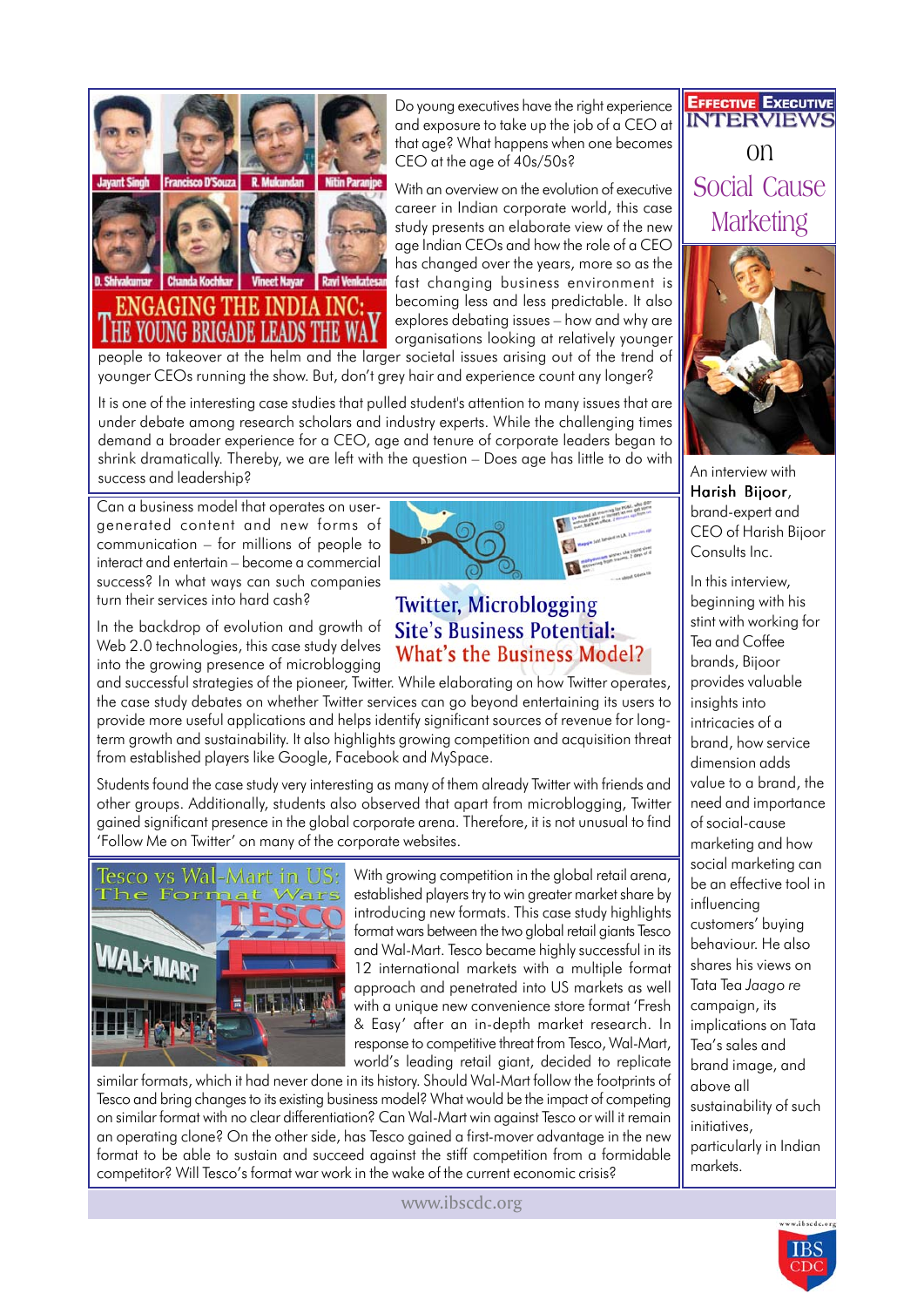## **FORTHCOMING CASE STUDIES**



### Amazon.com's Kindle DX: iPod for Publishing Industry?

lose ground and questioned the very survival of print. The case study presents how Amazon.com, the online shopping destination for a variety of goods, especially books, posed a challenge to the publishing industry through its e-book reader, Kindle. Owing to benefits like high quality print and lesser price, it is in fact considered the iPod of the publishing industry. However, to what extent is it a reality? Moreover, with the evolution of many new trends such as 'self-publishing' in the  $21^{st}$  century, what should be the course of action for the publishing industry and the e-book readers: compete or collaborate?

What is the relevance of brand positioning in an industry like cosmetics?

Capturing the competitive landscape in the Indian fairness products market, the case study explores various factors that led to the growth of the market. Increase in per capita income and corresponding shift towards western lifestyle, raise in consumer spending on personal



Fairness Products Market in India: Who is the 'Fairest'?

grooming, health awareness and the desire to look healthy and beautiful and above all, a near obsession of the Indians for fair skin gave an unprecedented impetus to the Indian fairness product market in the past few decades.

Hindustan Unilever limited (HUL) pioneered the launch of fairness products with its 'Fair & Lovely' fairness cream and was followed by CavinKare with 'Fairever'. Within no time, a handful of domestic and multinational companies joined the fray with their unique differentiation and positioning strategies. However, global brands like L'Oreal, P&G, Avon, Oriflame, etc., bagged greater market share claiming more shelf space as premium-end brands. Thus, the case study tries to analyse various issues – viable marketing mix decisions of the Indian companies, whether Indian fairness brands can make a mark globally and strategies for Indian players to emerge as leaders in the cluttered fairness market.

www.ibscdc.org

An interview with Richard M Earle, senior

associate with the Regis

What makes sense for e-book companies and

publishing industry, the case

broadband. Availability of vast free content via Internet made publishing industry

publishing industry?



Leesburg, VA, specialising in Cause Marketing, Branding and Advertising Evaluation.

In this interview, Mr. Richard shares his journey to the Regis group, his stint with the advertising agency supervising advertising for several national and international brands, and his inclination towards public service and social causes. He gives valuable insights on his book, *The Art of Cause Marketing* – *How to Use Advertising to Change Personal Behavior and Public Policy*, the intricacies of social cause marketing, why should companies invest shareholders' funds in social issues, the difference between social cause marketing and CSR, etc.

An interview with Tapan Mitra, chief of HR at Apollo Tyres. In this



interview, Tapan Mitra shares his views on the impact of financial meltdown on the human capital in organisations, the political and economic consequences of employee layoffs across various organisations, implications of shortened work weeks, role of governments in handling such situations, growing popularity of talent management, the new role of HR in today's organisations, etc.